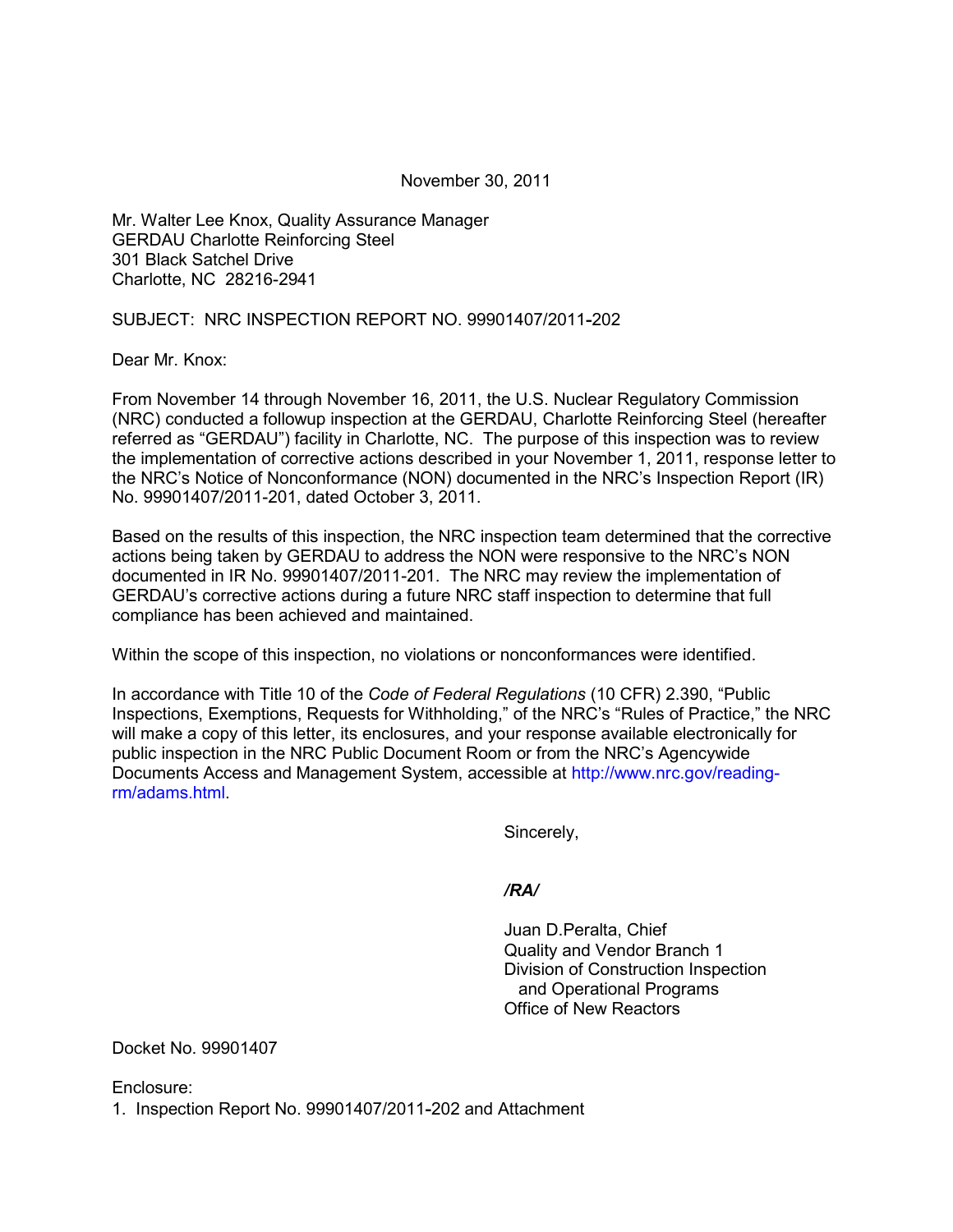Mr. Walter Lee Knox, Quality Assurance Manager GERDAU Charlotte Reinforcing Steel 301 Black Satchel Drive Charlotte, NC 28216-2941

#### SUBJECT: NRC INSPECTION REPORT NO. 99901407/2011**-**202

Dear Mr. Knox:

From November 14 through November 16, 2011, the U.S. Nuclear Regulatory Commission (NRC) conducted a follow-up inspection at the GERDAU, Charlotte Reinforcing Steel (hereafter referred as "GERDAU") facility in Charlotte, NC. The purpose of this inspection was to review the implementation of corrective actions described in your November 1, 2011, response letter to the NRC's Notice of Nonconformance (NON) documented in the NRC's Inspection Report (IR) No. 99901407/2011-201, dated October 3, 2011.

Based on the results of this inspection, the NRC inspection team determined that the corrective actions being taken by GERDAU to address the NON were responsive to the NRC's NON documented in IR No. 99901407/2011-201. The NRC may review the implementation of GERDAU's corrective actions during a future NRC staff inspection to determine that full compliance has been achieved and maintained.

Within the scope of this inspection, no violations or nonconformances were identified.

In accordance with Title 10 of the *Code of Federal Regulations* (10 CFR) 2.390, "Public Inspections, Exemptions, Requests for Withholding," of the NRC's "Rules of Practice," The NRC will make a copy of this letter, its enclosures, and your response available electronically for public inspection in the NRC Public Document Room or from the NRC's Agencywide Documents Access and Management System, accessible at http://www.nrc.gov/readingrm/adams.html.

Sincerely,

#### */RA/*

 Juan D.Peralta, Chief Quality and Vendor Branch 1 Division of Construction Inspection and Operational Programs Office of New Reactors

Docket No. 99901407

Enclosures:

1. Inspection Report No. 99901407/2011**-**202 and Attachment

| DISTRIBUTION:                           |               |                 |             |                |                      |  |  |
|-----------------------------------------|---------------|-----------------|-------------|----------------|----------------------|--|--|
| RidsNroDcipCQVA                         |               | RidsNroDcipCQVB | RidsNroDcip |                | <b>RidsNrrDeEQVB</b> |  |  |
| Iknox@GERDAUamersteel.com               |               |                 |             |                |                      |  |  |
| <b>ADAMS Accession No.: ML11327A039</b> |               |                 |             | <b>NRC-001</b> |                      |  |  |
| <b>OFFICE</b>                           | NRO/DCIP/CQVA | NRO/DCIP/CQVA   |             | NRO/DCIP/CQVA  | NRO/DCIP/CQVA        |  |  |
| <b>NAME</b>                             | RPatel        | RPrato          |             | FTalbot        | JPeralta             |  |  |
| <b>DATE</b>                             | 11/29/2011    | 11/30/2011      |             | 11/29/2011     | 11/30/2011           |  |  |

**OFFICIAL RECORD COPY**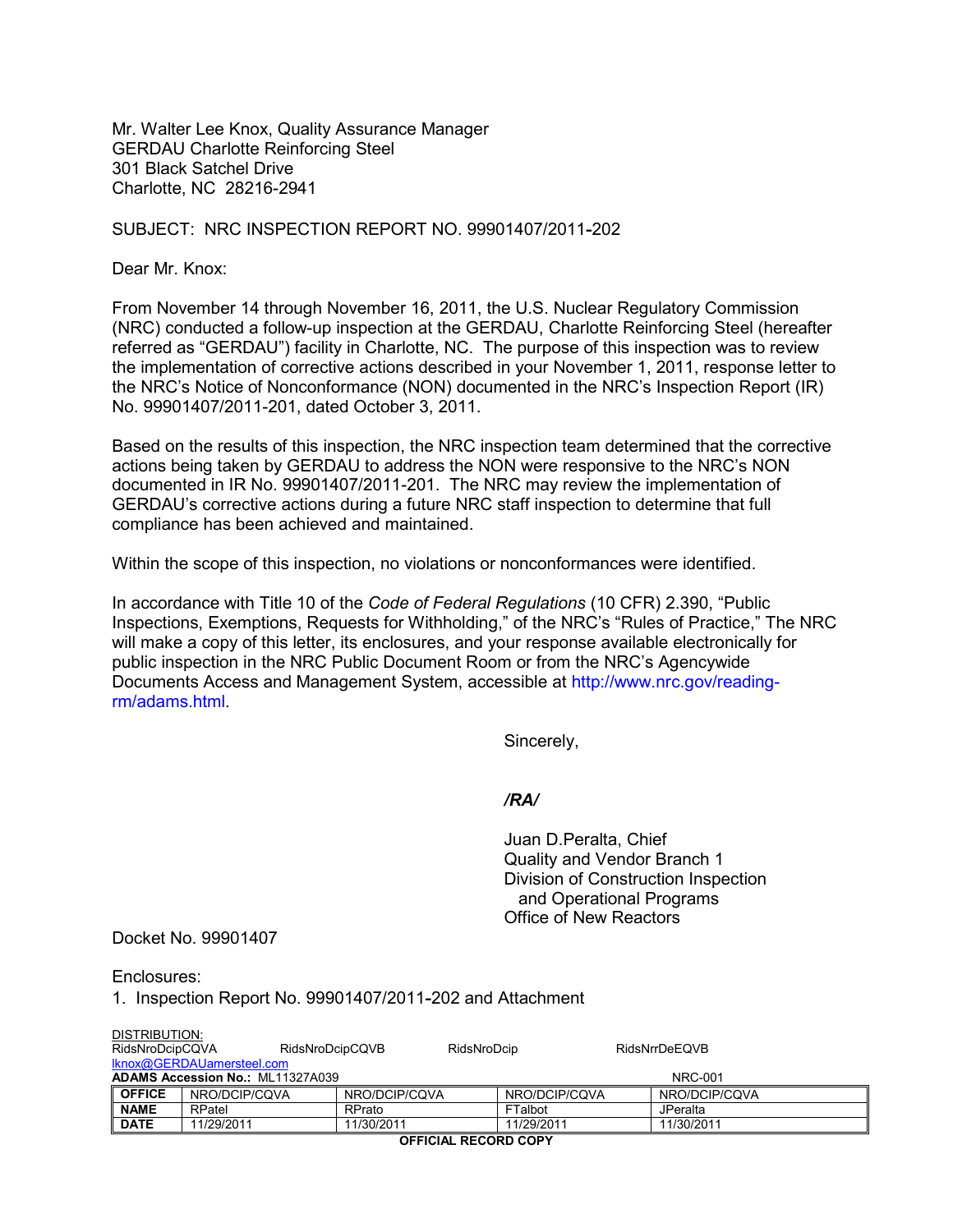### **U.S. NUCLEAR REGULATORY COMMISSION OFFICE OF NEW REACTORS DIVISION OF CONSTRUCTION INSPECTION AND OPERATIONAL PROGRAMS VENDOR INSPECTION REPORT**

| Docket No.:                         | 99901407                                                                                                                                                                                                                |  |
|-------------------------------------|-------------------------------------------------------------------------------------------------------------------------------------------------------------------------------------------------------------------------|--|
| Report No.:                         | 99901407/2011-202                                                                                                                                                                                                       |  |
| Vendor:                             | <b>GERDAU, Charlotte Reinforcing Steel</b><br>301 Black Satchel Drive<br>Charlotte, NC 28216-2941                                                                                                                       |  |
| Vendor Contact:                     | Mr. Walter Lee Knox, Quality Assurance Manager<br>Iknox@GERDAUamersteel.com<br>(704) 391-3811                                                                                                                           |  |
| <b>Nuclear Industry Activities:</b> | GERDAU, Charlotte Reinforcing Steel, provides rebar steel for<br>safety-related applications at nuclear fuel facilities and<br>construction projects for AP1000 new reactor applicants (Vogtle<br>and Summer projects). |  |
| <b>Inspection Dates:</b>            | November 14-16, 2011                                                                                                                                                                                                    |  |
| Inspectors:                         | Raju Patel, Team Leader, NRO/DCIP/CQVA<br>Robert Prato, NRO/DCIP/CQVA<br>Frank Talbot, NRO/DCIP/CQVA                                                                                                                    |  |
| Approved by:                        | Juan D. Peralta, Chief<br>Quality and Vendor Branch 1<br>Division of Construction Inspection<br>and Operational Programs<br><b>Office of New Reactors</b>                                                               |  |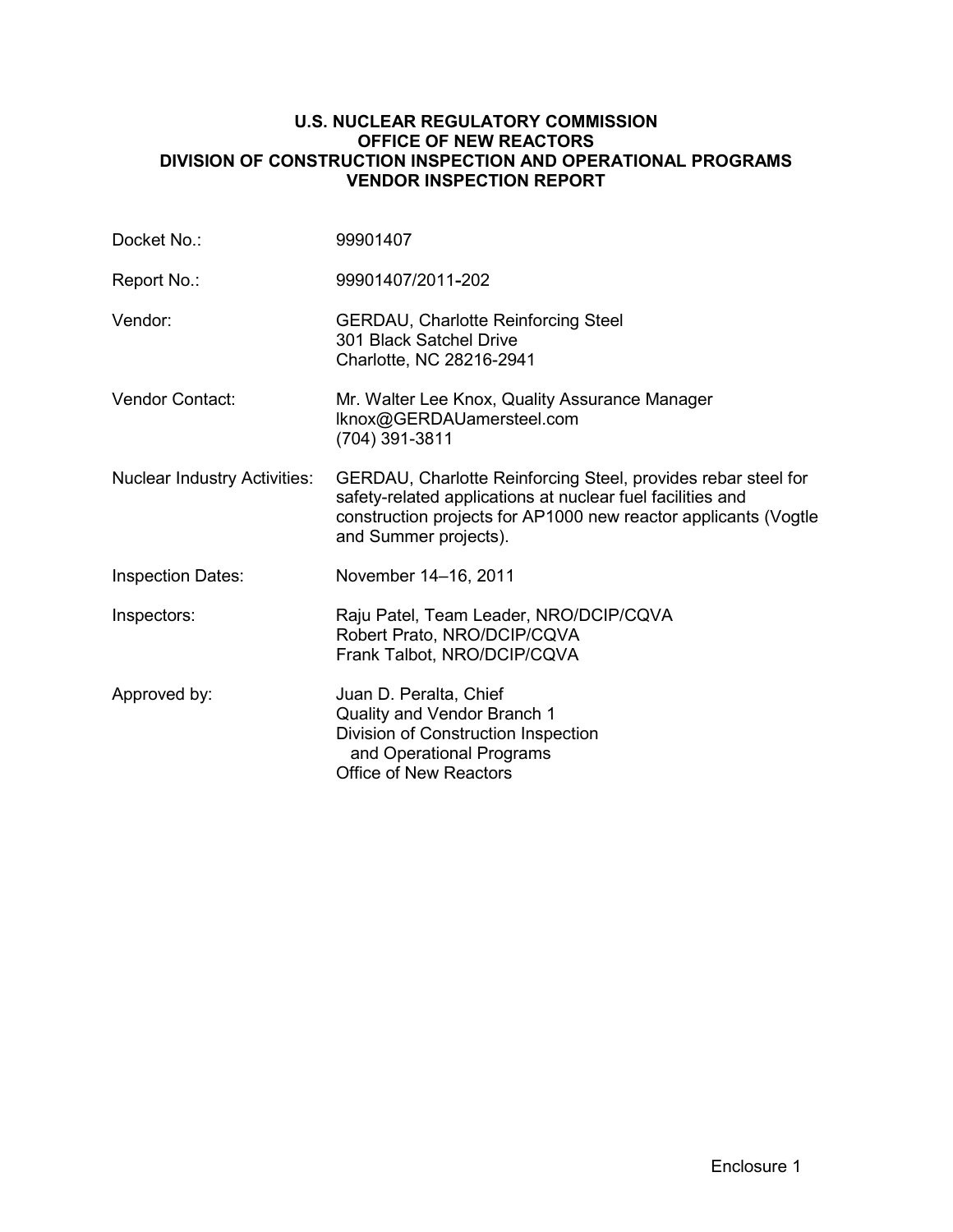# **EXECUTIVE SUMMARY**

### GERDAU Charlotte Reinforcing Steel Report No. 99901407/2011-202

The purpose of this inspection was to review GERDAU Charlotte Reinforcing Steel (hereafter referred to as "GERDAU") corrective action activities described in GERDAU's response letter dated November 1, 2011 to the U.S. Nuclear Regulatory Commission's (NRC's) Notice of Nonconformance (NON) documented in Inspection Report (IR) No. 99901407/2011-201, issued on October 3, 2011. The inspection was conducted at the GERDAU Fabrication facility in Charlotte, NC.

The NRC based its inspection on the following:

- Appendix B, "Quality Assurance Criteria for Nuclear Power Plants and Fuel Reprocessing Plants," to Title 10 of the *Code of Federal Regulations* (10CFR) Part 50, "Domestic Licensing of Production and Utilization Facilities,"
- 10 CFR Part 21, " Reporting of Defects and Noncompliance"

The NRC inspection team implemented Inspection Procedure (IP) 43002, "Routine Inspections of Nuclear Vendors," dated April 25, 2011, and IP 36100, "Inspection of 10 CFR Part 21 and 10 CFR 50.55(e) Programs for Reporting Defects and Noncompliance," dated April 25, 2011, during the conduct of this inspection.

The NRC inspection team conducted a previous inspection at GERDAU's facility in Charlotte, NC in August 2011. During that inspection, the NRC inspection team identified four nonconformances. A summary of each is included below:

- Nonconformance 99901407/2011-201-01 was issued because GERDAU failed to establish procedural guidance for developing procurement documents to ensure adequate quality of safety-related material, equipment, and services. Specifically, GERDAU procurement documents failed to identify applicable inspection and testing records needed from ERICO for subsequent review by GERDAU and did not include any requirements for ERICO's reporting and disposition of nonconformances during fabrication.
- Nonconformance 99901407/2011-201-02 was issued because GERDAU failed to control the issuance of drawings. Specifically, GERDAU failed to stamp customer drawings received from Shaw Nuclear with the date of receipt.
- Nonconformance 99901407/2011-201-03 was issued because GERDAU failed to establish adequate procedural guidance to ensure that Conditions Adverse to Quality (CAQ) are identified in the corrective action program (CAP) and to ensure that significant conditions adverse to quality are not recurring. Specifically, GERDAU failed to do the following:
	- o Provide adequate procedural guidance in the quality assurance manual (QAM), to require documentation if an issue is a repeat of a significant condition adverse to quality.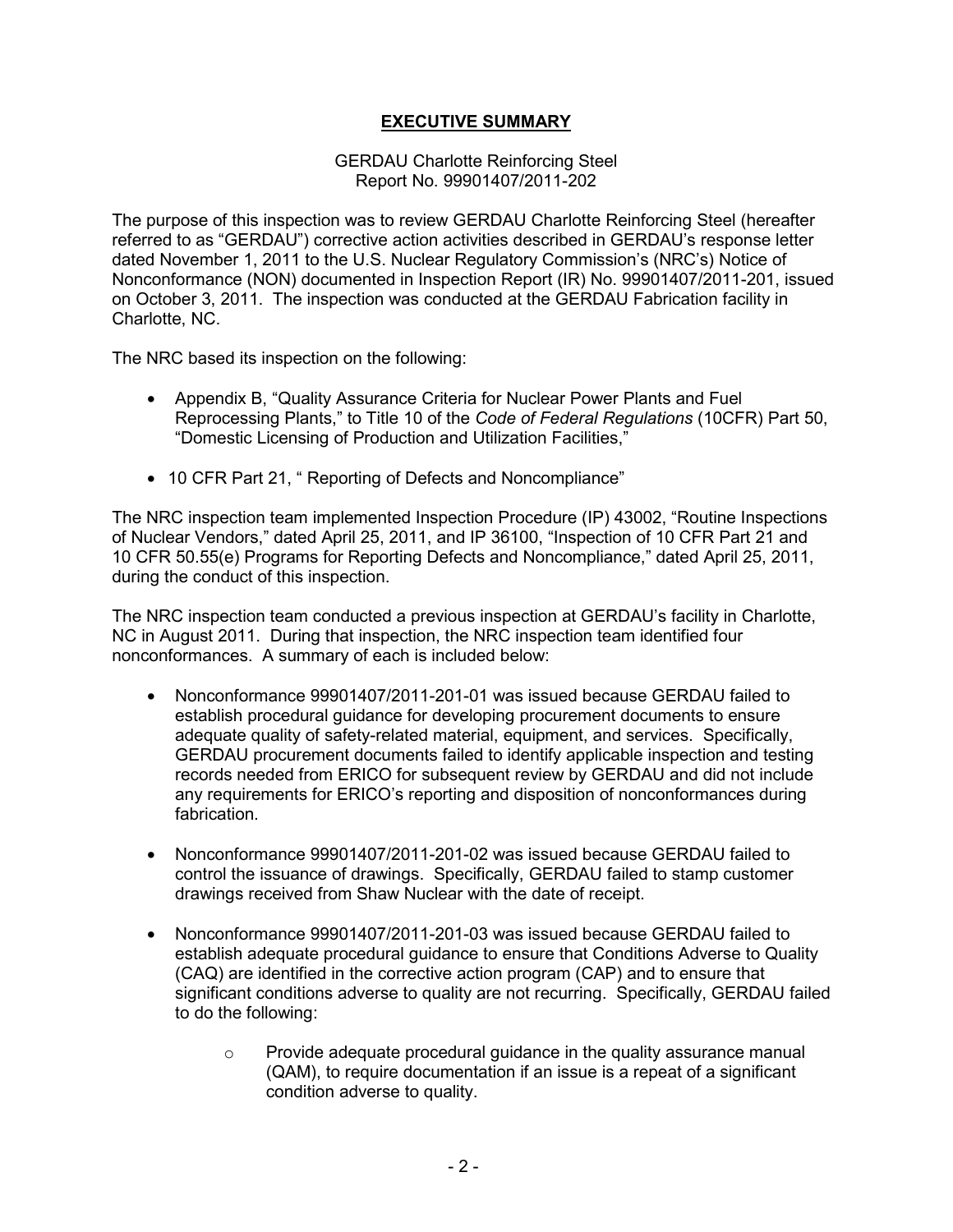- o Provide adequate procedural guidance in the QAM to enter CAQ identified in internal audits into the CAP in accordance with QAM Section 16.1.2.
- $\circ$  Provide adequate procedural guidance in the QAM for external audit conditions adverse to quality to be entered into the CAP in accordance with QAM Section 16.1.2.
- o Promptly enter Nonconformance Report Shaw 2011-8, for an externally shipped safety-related material, into the CAP in accordance with the fabrication quality assurance manual (FQAM), "Fabricated Products Group, Quality Assurance/Quality Control Program for Fabrication of Steel Products," Section 15.5, and QAM Section 15.3.
- $\circ$  Identify repetitive deficiencies as a condition (trend) adverse to quality for deficiencies in meeting American Society for Testing and Materials (ASTM) requirements at all the mills supplying safety-related rebar.
- Nonconformance 99901407/2011-201-04 was issued because GERDAU failed to list or document necessary quality requirements for internal audits contained in applicable ASTM and American Concrete Institute (ACI) codes. Specifically, GERDAU's internal audits did not list applicable ASTM and ACI codes in the audit checklist as required by QAM Section 18.8.2.1, and the audits conducted failed to verify that GERDAU Charlotte Mill had failed to specify the test method on the chemical and physical test reports, as required by ASTM A751, "Standard Test Methods, Practices, and Terminology for Chemical Analysis of Steel Products," Section 13, and Mill QAM Section 11.

During the November 2011 inspection, the NRC inspection team reviewed GERDAU's planned corrective actions documented in its CARs to develop new procedures, revise its tier 2 QA procedures, revise GERDAU's corporate and fabrication group QA manuals and perform training of its personnel, and determined that the planned corrective actions were responsive to the NRC's NON documented in IR No. 99901407/2011-201. The NRC may review the implementation of GERDAU's corrective action(s) during a future NRC staff inspection to determine that full compliance has been achieved and maintained.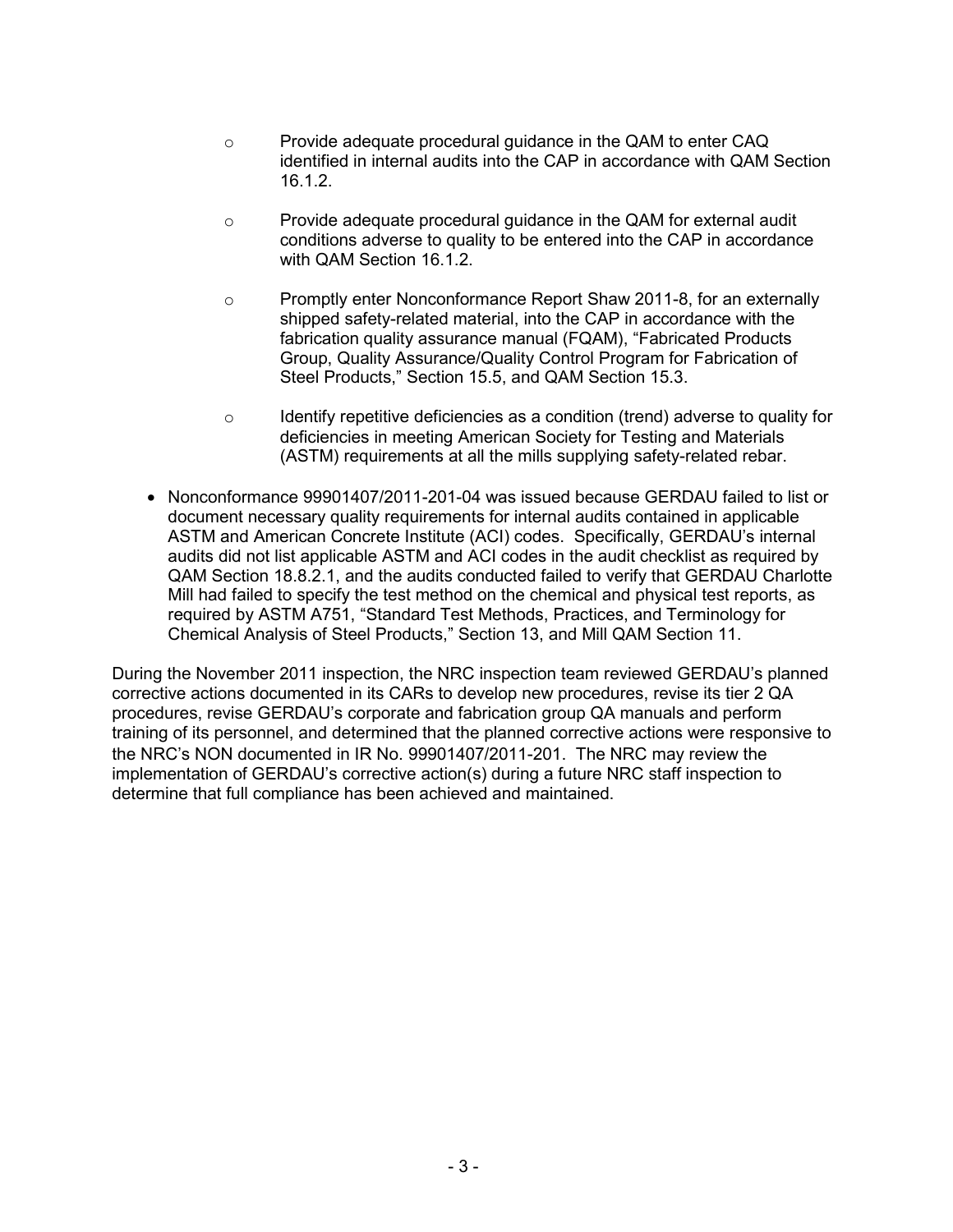# **REPORT DETAILS**

#### 1. CORRECTIVE ACTIONS ASSOCIATED WITH NRC INSPECTION REPORT (IR) NO. 99901407/2011-201

#### a. Inspection Scope

The U.S. Nuclear Regulatory Commission (NRC) inspection team reviewed GERDAU Charlotte Reinforcing Steel (hereafter referred to as "GERDAU") corrective action documents, quality assurance (QA) program, procedures and additional documents associated with the corrective actions GERDAU planned to implement in response to the NRC's Nonconformance 99901407/2011-201-01 through Nonconformance 99901407/2011-201-04 documented in the IR No. 99901407/2011-201.

Within the scope of this inspection, the NRC inspection team reviewed the following documents:

- GERDAU Corporate Quality Assurance Manual (CQAM), "Quality Assurance/Control Program for the Fabrication of Steel Products," Revision 26, dated July 15, 2011
- GERDAU Fabrication Quality Assurance Manual (FQAM), "Fabricated Products Group, Quality Assurance/Control Program for the Fabrication of Steel Products," Revision 17, dated July 15, 2011
- GERDAU Corrective Action Report (CAR) CLT-2011-3, dated September 13, 2011
- GERDAU CAR CLT-2011-5, dated September 13, 2011
- GERDAU Procedure 1000138-RP-009-1, "Procedure for the Control of Purchased Items and Services," dated September 14, 2011
- GERDAU Procedure 3112600-RP-008-00, "Nonconforming In-Process Material Disposition Log," dated June 10, 2011
- GERDAU Procedure 1000138-RP-010-00, "Procedure for the Control of Procurement Documents," dated August 29, 2011 GERDAU CAR CLT 2011-6, dated September 13, 2011
- GERDAU Quality Control (QC) Internal Work Procedure (IWP), "Fabrication of Deformed and Plain Billet Steel Bars," Revision 11, dated June 10, 2011
- Shaw Power Group for Vogtle 3 and 4, Supplier/Subcontractor Document Supplier Transmittal No: "T-SHAW-J400A-000043, Job Number 132175," PO No. J400A, Transmittal Subject: "GERDAU Return of Concrete Duct Banks," Shaw Revision C, Vendor Document Number DB-01, Vendor Revision 1, dated October 26, 2011.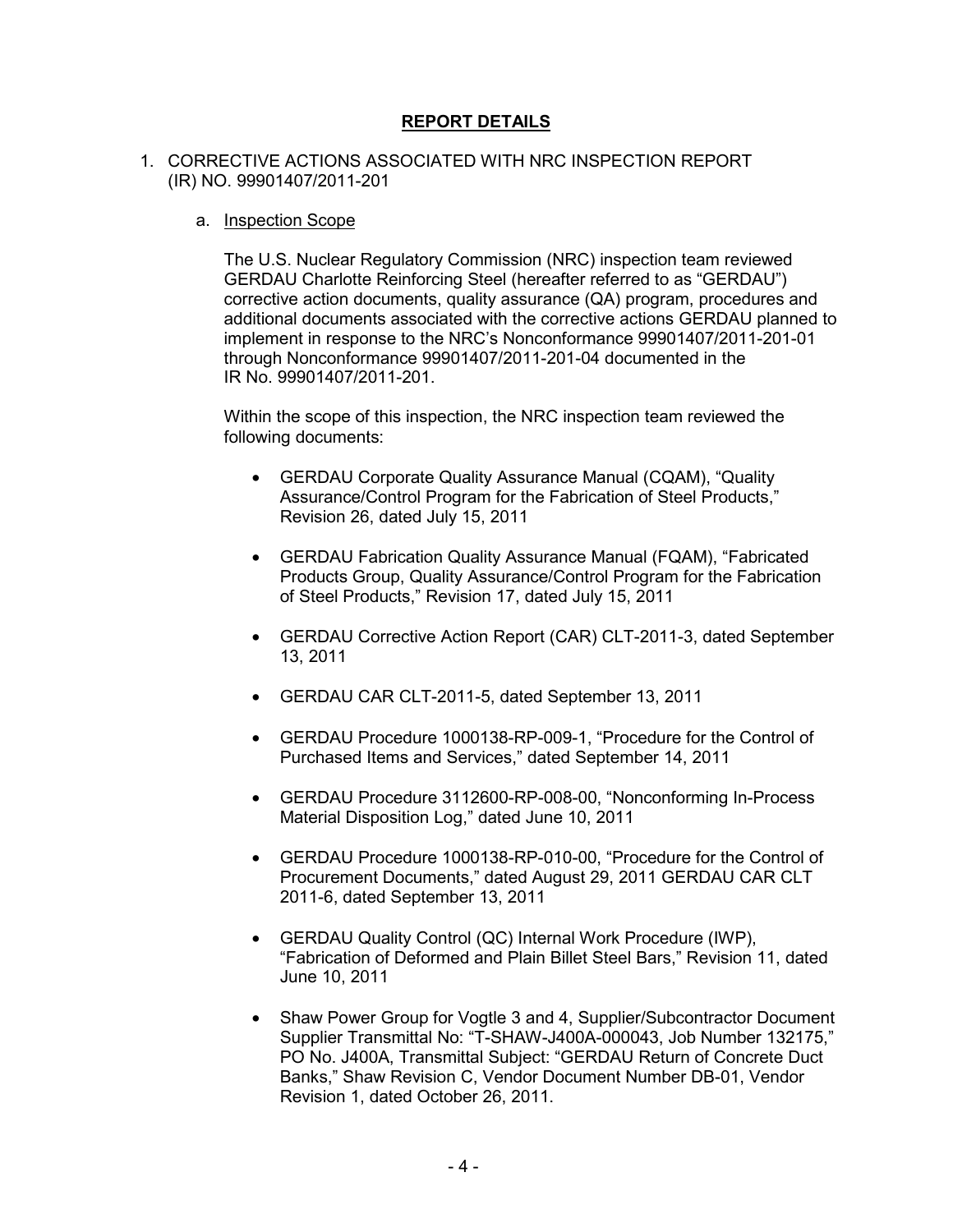- Shaw Power Group PO No: 132175-J400A-0087, Vogtle 3 and 4, GERDAU Drawing DB-01, "Concrete Duct Banks," for Job Number 3112- 5678, dated October 20, 2011.
- GERDAU CAR CLT 2011-8, dated September 13, 2011
- GERDAU CAR CLT 2011-9, dated November 15, 2011
- GERDAU Internal Audit Report of GERDAU Jacksonville Mill, dated August 29, 2011
- GERDAU Internal Audit Report of GERDAU Charlotte Mill, dated August 26, 2011
- GERDAU Recurrence Analysis, CAR Deficiency Category
- GERDAU Corrective Action Logs for 2010 and 2011
- GERDAU Training Record of CAR CLT-2011-9, dated November 15, 2011
- GERDAU CAR CLT 2011-7, dated September 13, 2011
- GERDAU Training Record of CAR CLT 2011-7 relating to audit acceptance criteria, dated November 16, 2011
- GERDAU Internal Audit Plan, "Internal Audit of GERDAU St. Paul Mill, St Paul, MN (Audit No. STP Mill-2011)," dated October 25, 2011
- b. Observations and Findings
	- i. Nonconformance 99901407/2011-201-01

During the August 2011, inspection, the NRC inspection team initiated Nonconformance 99901407/2011-201-01 as a result of GERDAU's failure to establish procedural guidance for developing procurement documents to ensure adequate quality of safety-related material, equipment, and services. Specifically, GERDAU's procurement documents failed to identify applicable inspection and testing records needed from ERICO for subsequent review by GERDAU and did not include any requirements for ERICO's reporting and dispositioning of nonconformance during fabrication.

GERDAU initiated CAR CLT 2001-3 to address Nonconformance 99901407/2011-201-01 and to identify actions to prevent recurrence. CAR CLT 2011-3 stated that GERDAU has developed Procedure 1000138-RP-009-1, initiated changes to blanket purchase orders (POs) to ERICO to include applicable technical, quality and regulatory requirements and will revise the CQAM and FQAM to link the procedure for implementation.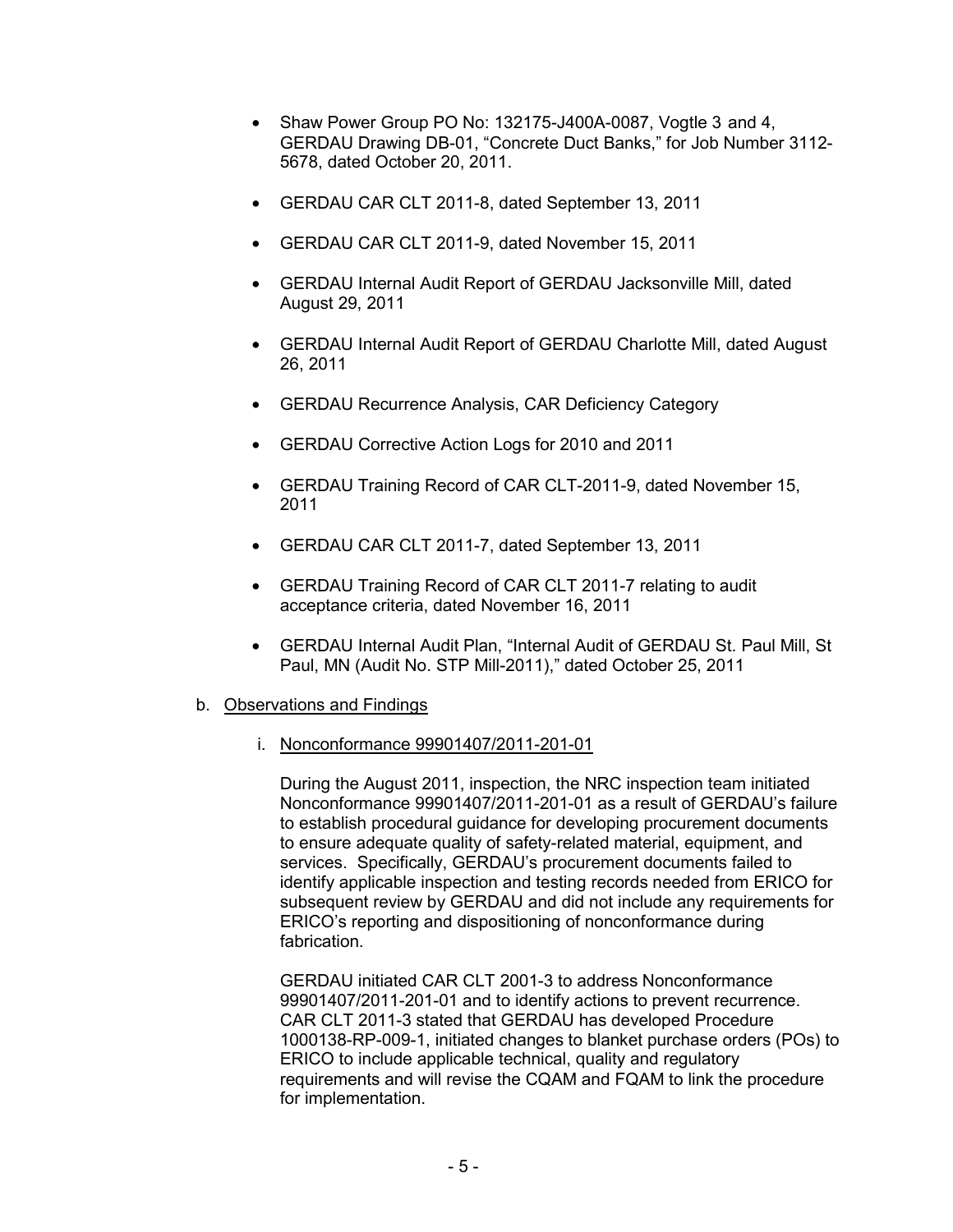The NRC inspection team reviewed the Procedure 1000138-RP-009-1 and noted that it included requirements for (1) accepting purchased material, equipment, and services to ensure that they conform to procurement documents, (2) supplier selection, evaluation, monitoring, receipt inspection, and periodic audits, and (3) POs to impose requirements for suppliers to submit all nonconforming reports to GERDAU including recommended disposition and technical justification, and to submit disposition of "use-as-is or "repair," for GERDAU's approval before implementation. The NRC inspection team found GERDAU's procedure to be acceptable.

The NRC inspection team reviewed GERDAU's change of blanket POs to ERICO (Blanket PO ERICO 5677) for procurement of couplers and receipt inspection of couplers for the Virgil C. Summer Nuclear Station and Vogtle Electric Generating Plant (hereafter referred to as "Vogtle") projects. The NRC inspection team noted that the Blanket PO ERICO-5677, Release 1, Revision 1 for couplers included requirements such as (1) Appendix B, "Quality Assurance Criteria for Nuclear Power Plants and Fuel Reprocessing Plants," to Title 10 of the *Code of Federal Regulations*  (10CFR) Part 50, "Domestic Licensing of Production and Utilization Facilities," (2) 10 CFR Part 21," Reporting of Defects and Noncompliance," and (3) American Society of Mechanical Engineers (ASME) NQA-1, "Quality Assurance Requirements for Nuclear Facility Applications," 1994 Edition, and (4) the right of access to perform inspections, review records, and audit ERICO to verify ERICO's compliance with NRC requirements.

GERDAU also initiated CAR CLT 2011-5 to address Nonconformance 99901407/2011-201-01 due to lack of procedural guidance for invoking requirements in POs and to identify actions to prevent recurrence. CAR CLT 2011-5 stated that GERDAU (1) has developed Procedure 1000138-RP-010-00 to establish guidance to ensure applicable administrative, technical, quality and regulatory requirements and specifications are invoked in POs, (2) will train GERDAU's staff to the new procedure, and (3) will revise the GERDAU CQAM and FQAM to link the procedure for implementation.

The NRC inspection team reviewed Procedure 1000138-RP-010-00 and noted that it included guidance for the development of POs including control to ensure that the applicable administrative, technical, quality and regulatory requirements are invoked for suppliers of safety-related materials, equipment and services. Procedure 1000138-RP-010-00 described requirements for POs to include provisions for (1) supplier to have a documented QA program that meets the requirements of Appendix B to 10 CFR Part 50, and ASME NQA-1, 1994 Edition, (2) the supplier to submit its QA manual (QAM) for approval by the QA manager, prior to release of a PO, (3) the supplier to incorporate QA program requirements in sub tier documents, including the QA program, 10 CFR Part 21 and 10 CFR 50.55(e), and (4) the right of access to the supplier's facilities and records.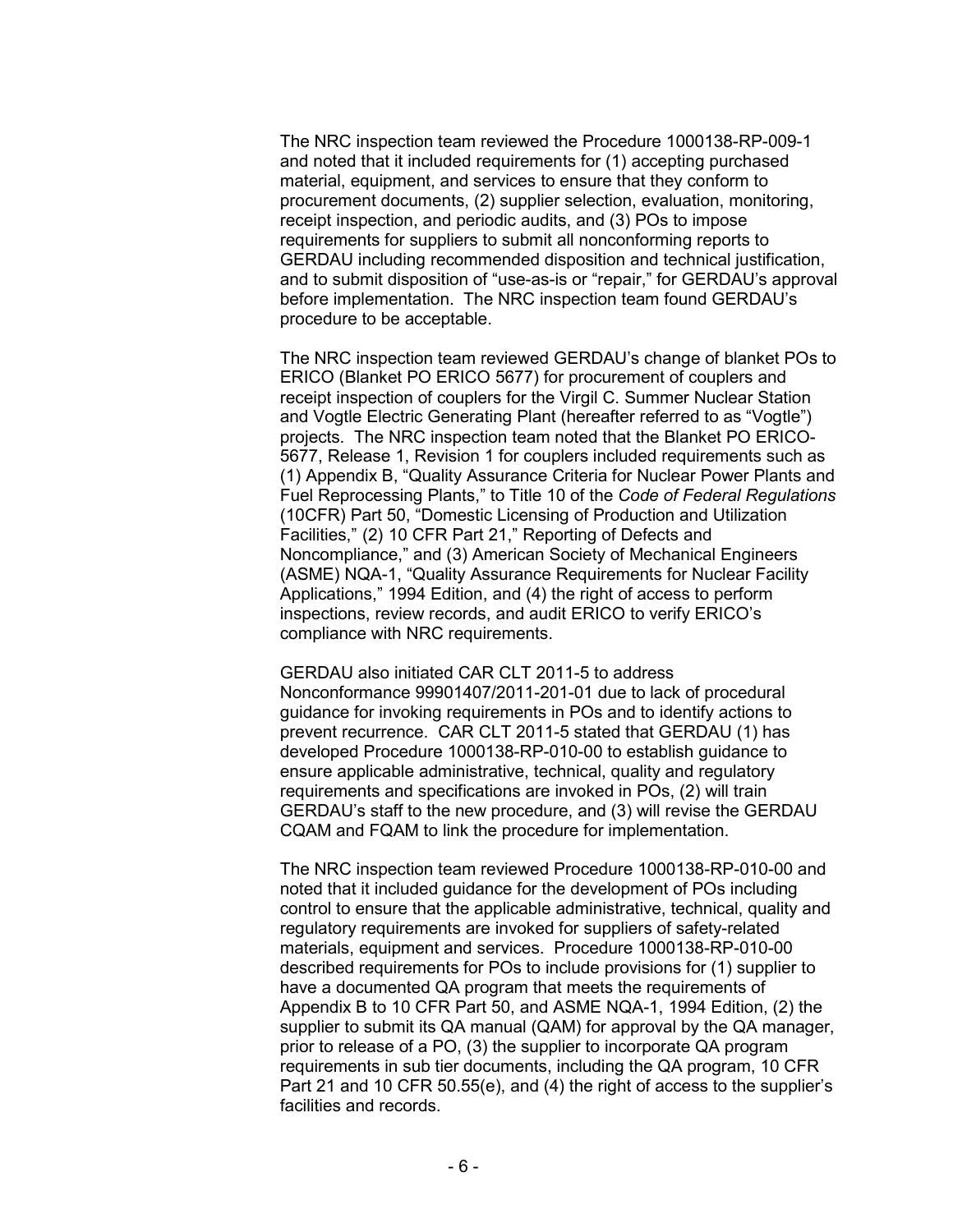In addition, the NRC inspection team reviewed the CQAM and FQAM and discussed with the GERDAU QA Manager the revision status of the CQAM and FQAM and training of GERDAU's staff to the new procedures. The NRC inspection team was informed that the changes to CQAM and FQAM including training of GERDAU's staff to the new procedures have not yet been completed, but in accordance with CARs CLT 2011-3 and CLT 2011-5, GERDAU's scheduled completion date for changes to the CQAM and FQAM including training of GERDAU's staff to new procedures is December 30, 2011.

#### ii. Nonconformance 99901407/2011-201-02

During the August 2011 inspection, the NRC inspection team initiated Nonconformance 99901407/2011-201-02 as a result of GERDAU's failure to control the issuance of drawings. Specifically, GERDAU failed to stamp customer-supplied drawings received with the date of receipt.

GERDAU initiated CAR CLT 2011-6 to address Nonconformance 99901407/2011-201-02 and to identify actions to prevent recurrence. CAR CLT 2011-6 stated that until the proposed revisions to the FQAM and QC IWP to include guidance for revision control (stamp markings) of customer-supplied drawings are completed and approved, any transmittals accompanying electronic documents will be printed, stamped, dated and maintained in engineering log. Revisions to the FQAM and QC IWP are scheduled to be completed before December 30, 2011.

The NRC inspection team interviewed GERDAU's QA Manager and detailer related to drawing control and reviewed a sample of the SHAW Power Group Supplier/Contractor Document Submittal Transmittal for Vogtle 3 and 4, and the GERDAU drawing DB-01 "Concrete Duct Banks," to ensure that the steps described in CAR CLT 201-6 were effectively implemented. The NRC inspection team verified that the transmittals accompanying electronic documents were printed, stamped, dated, and maintained in the engineering log.

In addition, the NRC inspection team reviewed the FQAM, and discussed with GERDAU's QA Manager the revision status of the QC IWP and FQAM. The NRC inspection team was informed that GERDAU has not yet completed any changes to the FQAM and QC IWP, but that GERDAU is scheduled to revise the QC IWP to include guidance for stamping of the supplier/subcontractor document submittal transmittal for customersupplied drawings. Specifically, the QC IWP will include revisions to Section 4.0, "Engineering Work Procedures," Subsection C, "Customer Contract Plans," and Step C.2 to add, "electronic stamping" as part of the marking requirement for drawings, and further stated that in accordance with CAR CLT 2011-6, GERDAU's scheduled completion date for changes to the FQAM and QC IWP is December 30, 2011.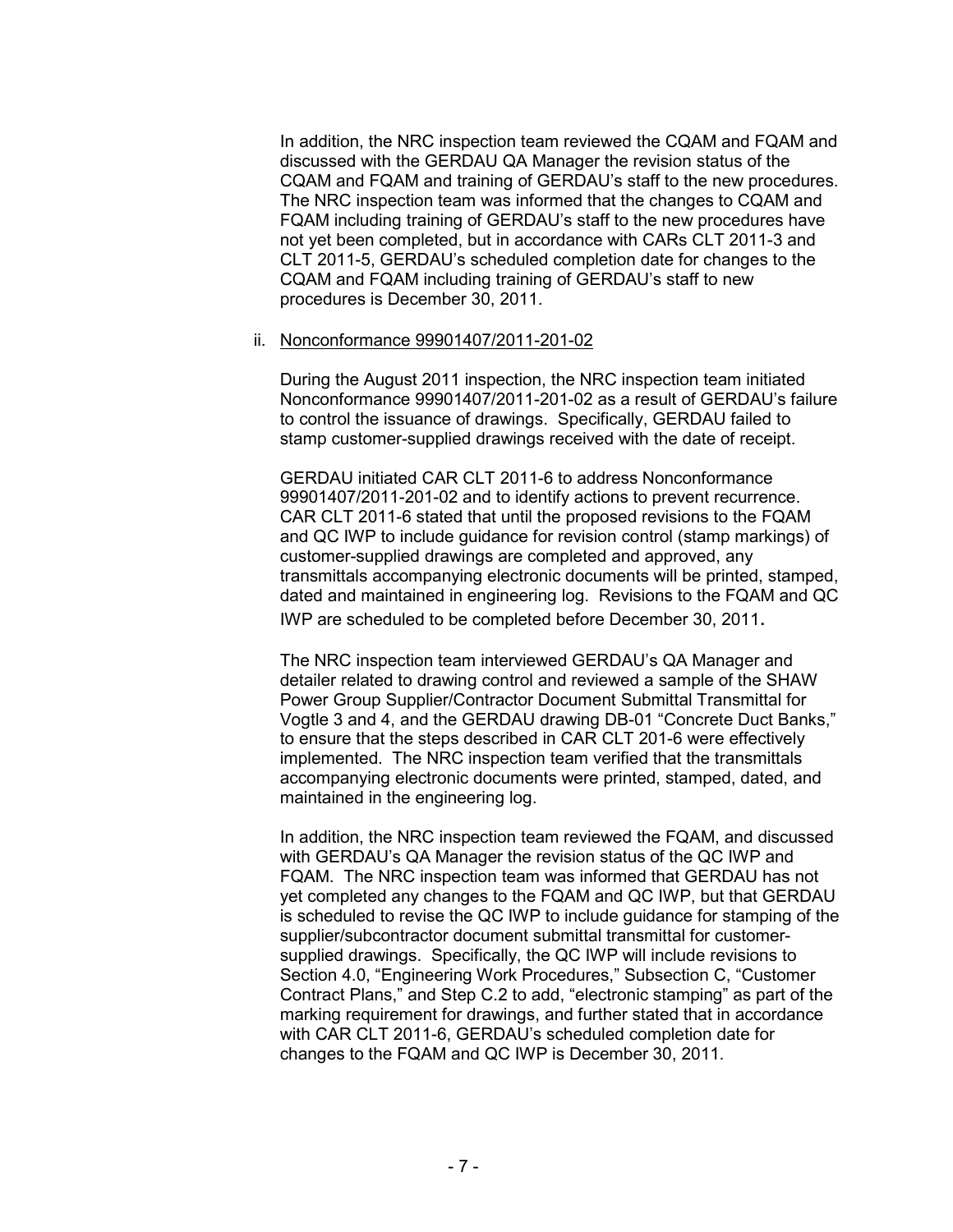#### iii. Nonconformance 99901407/2011-201-03

During the August 2011 inspection, the NRC inspection team initiated Nonconformance 99901407/2011-201-03 as a result of GERDAU's failure to establish procedural guidance to ensure Conditions Adverse to Quality (CAQs) identified in audits be identified in the corrective action program (CAP), and evaluated for significant trends, and Significant Conditions Adverse to Quality (SCAQs) be identified and documented in the CAP and their causes determined to prevent recurrence. In addition, GERDAU had failed to ensure that nonconformance of external shipped safetyrelated materials be promptly entered in its CAP, and (2) identify repetitive deficiencies as a condition(trends) adverse to quality for deficiencies in meeting American Society of Testing and Materials (ASTM) at all the mills supplying safety-related rebars.

GERDAU initiated CAR CLT 2011-8 to address Nonconformance 99901407/2011-201-03 and to identify actions to prevent recurrence. CAR CLT 2011-8 stated that GERDAU will establish an electronic system to track audit findings and observations in its corporate business software program "SharePoint," and will use the SharePoint software to create a database to track reported CAQs and SCAQs. In addition, the CAR CLT 2011-8 stated that GERDAU will revise its current nonconformance report form to include CAQs and revise CQAM to require that all CARs entered in the CAP be evaluated for trending of CAQs.

The NRC inspection team reviewed GERDAU's CAR CLT 2011-8, recurrence analysis of CAR deficiencies and the deficiency categories, and corrective action logs for 2010 and 2011. The NRC inspection team found that GERDAU's recurrence analysis of CARs indicated a small increase in mill test reports issues and inadvertent use of engineering department procedures but none of these was of significant trend in CAQs related to the CARs.

Further, the NRC inspection team reviewed GERDAU's CAR CLT 2011-9, which GERDAU had failed to initiate in its CAP during the previous NRC inspection. CAR CLT 2011-9 was initiated to address Shaw nonconformance report (NCR 2011-8) involving lack of heat traceability on a shipped order. In CAR CLT 2011-9, GERDAU stated that (1) heat traceability for materials supplied to Shaw was not lost but were listed on the master bundle sheet for each bundle, (2) there was no CAQ of safetyrelated material supplied to customer, (3) it had performed failure analysis (Failure Analysis No. 69109 dated July 1, 2011) to determine whether further evaluation would be necessary for 10 CFR Part 21 reportability and, (4) it planned to train QC inspectors to ensure heat numbers are recorded on tags when shear operators tie the tags to the bundle. In addition, the NRC inspection team reviewed a training record for CAR CLT 2011-9, that indicated that three QC inspectors were trained to follow Procedure 3112600-RP-006, "Failure Analysis," Revision 0, dated May 23, 2011 and Procedure 3112600-RP-002," Procedure for Inspection," Revision 5, dated June 10, 2011, to maintain heat traceability.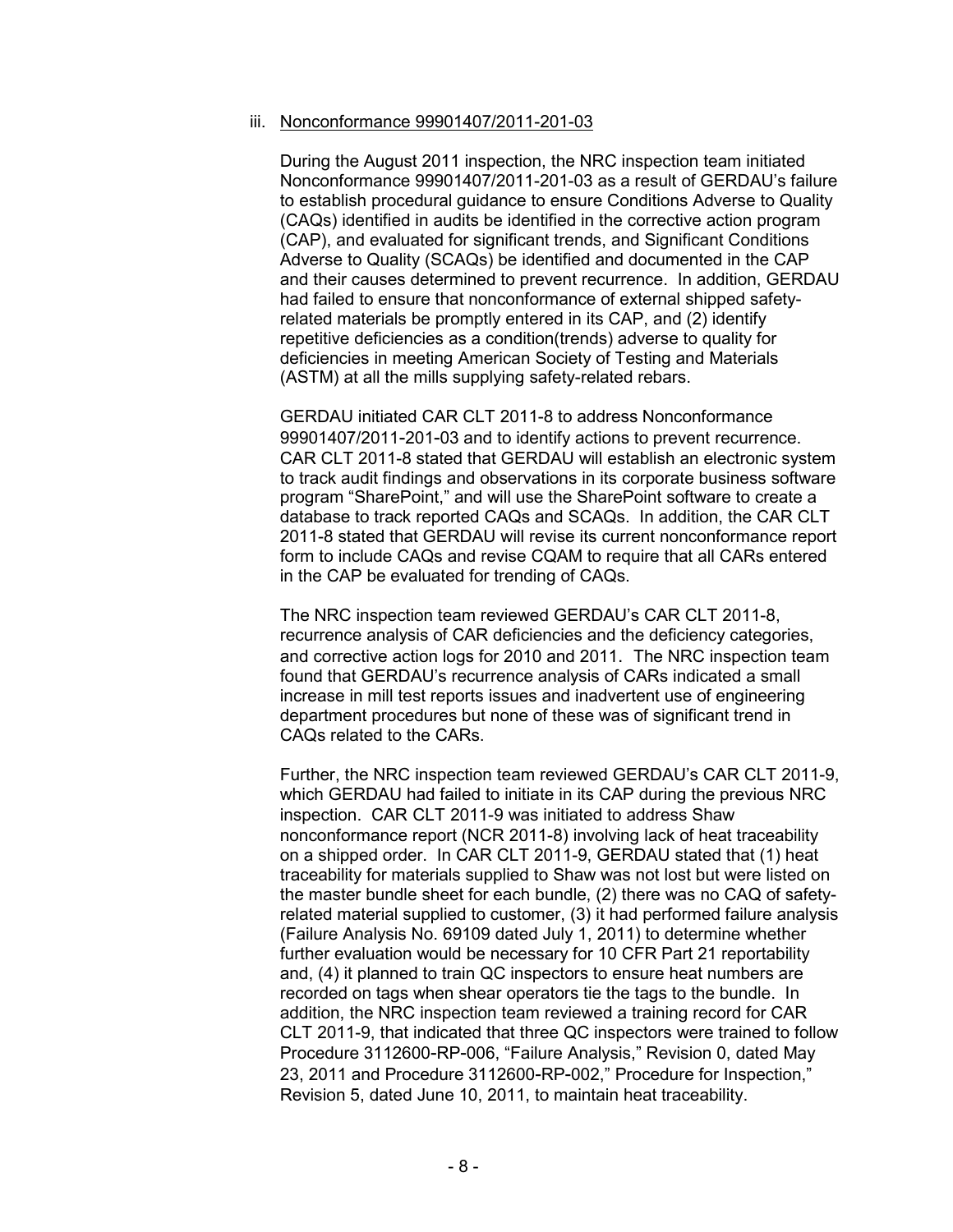The NRC inspection team performed a walkdown of GERDAU's fabrication facility to verify that GERDAU's corrective action implementation was effective. The NRC inspection team interviewed three QC inspectors and witnessed receipt inspection of bars, shearing, bending, and threading operations on three nuclear orders for Shaw. Based on verification of the results of the failure analysis, interviews with GERDAU's staff and witness of operations, the NRC inspection team determined that GERDAU took effective measures to ensure rebars are tagged with identification and heat numbers traceable to a unique bundle number before shipping to the customer.

In addition, the NRC inspection team reviewed the CQAM and discussed with the GERDAU's QA Manager the revision status of the CQAM. The NRC inspection team was informed that the changes to CQAM have not yet been completed, but that GERDAU was in the process of revising the CQAM, Article 16.0, "Corrective Actions," to add Section 16.7, which will address significant CAQs, SCAQs, recurrence analysis, trending analysis and corrective actions to prevent recurrence, and further stated that in accordance with CAR CLT 2011-8, the scheduled completion date for changes to the CQAM including training of GERDAU's staff is December 30, 2011.

#### iv. Nonconformance 99901407/2011-201-04

During the August 2011, inspection, the NRC inspection team initiated Nonconformance 99901407/2011-201-04 as a result of GERDAU's failure to list or document necessary quality requirements for internal audits contained in applicable American Society for Testing and Materials (ASTM) and American Concrete Institute (ACI) codes. Specifically, GERDAU's internal audits did not list applicable ASTM and ACI codes in the audit checklist, as required by QAM Section 18.8.2.1, and the audits conducted failed to identify that GERDAU Charlotte Mill had failed to specify the test method on chemical and mechanical test reports (CMTRs), as required by ASTM A751, "Standard Test Methods, Practices, and Terminology for Chemical Analysis of Steel Products," Section 13, Charlotte Mill QAM Section 11, Appendix B to 10 CFR Part 50, and ASME NQA-1 Basic Requirement 18.

GERDAU initiated CAR CLT 2011-7, to address the missing references to ASTM A706 "Standard Specification for Low-Alloy Steel Deformed and Plain Bars for Concrete Reinforcement," or ASTM A615, "Standard Specification for Deformed and Plain Carbon-Steel Bars for Concrete Reinforcement," and ACI acceptance criteria in audit plans and audit reports. CAR CLT 2011-7 stated, in part, that measures to correct and prevent reoccurrence (1) will include appropriate ASTM and ACI references in the audit notification letter, audit report, and (2) will revise the CQAM, Section 18, to include references to regulatory requirements and codes and standards in the audit plan, checklist, and audit report. CAR CLT 2011-7 also stated that the lead auditors and auditors shall be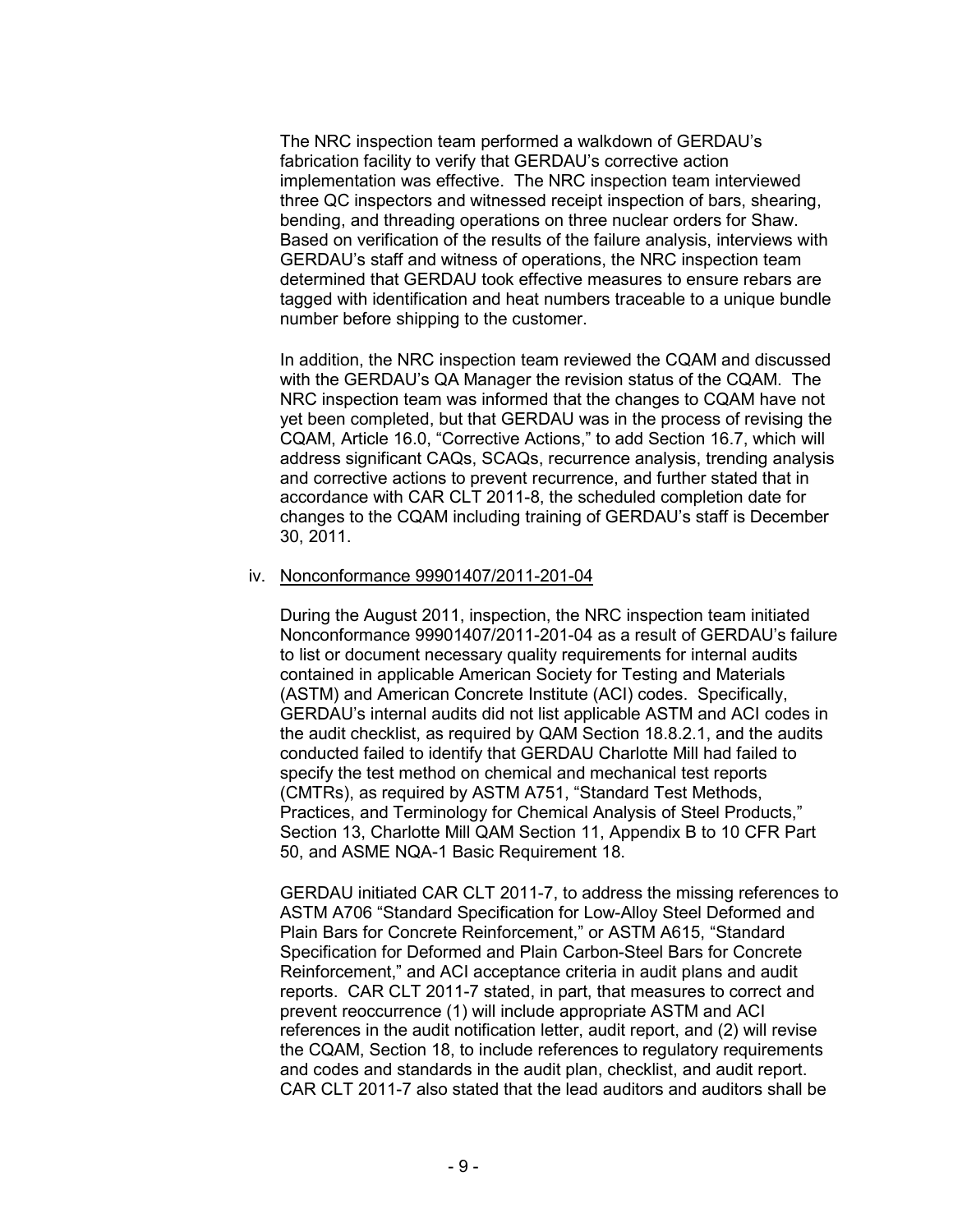trained to the new requirements so that they understand the requirements covered during the performance of audits."

The NRC inspection team reviewed GERDAU's internal audit notification letter for "Internal Audit of GERDAU St. Paul Mill, St Paul, MN (Audit No. STP Mill-2011)." The NRC inspection team verified that the applicable documents for this audit identified ASTM A706 and ASTM A615 acceptance criteria. In addition, the NRC inspection team reviewed a training record for GERDAU's two lead auditors on CAR CLT 2011-7 that indicated that GERDAU's lead auditors had attended training on how to follow procedures for audit acceptance criteria. The NRC inspection team also reviewed the CQAM but found that changes to this document had not yet been completed and in accordance with CAR CLT 2011-7, the scheduled completion date for changes to the CQAM is December 30, 2011.

In addition, GERDAU had taken exception to a portion of Nonconformance 99901407/2011-201-04 related to an internal audit that had failed to verify that GERDAU Charlotte Mill had failed to specify the test method on the CMTRs, as required by ASTM A751, Section 13, and Charlotte Mill QAM Section 11.

In response to Nonconformance 99901407/2011-201-04, GERDAU stated, in part, that ASTM A751 does not require test methods to be included in CMTRs. The NRC inspection team reviewed the ASTM A751 code requirements, discussed these requirements with code committee members, and concluded that test methods are not required to be specified in CMTRs, therefore, no corrective actions are required to correct the CMTRs in question but to ensure that test methods are included in future CMTRs.

## c. Conclusions

The NRC inspection team reviewed GERDAU's planned corrective actions documented in its CARs to develop new procedures, revise its tier 2 QA procedures, revise GERDAU's corporate and fabrication group QA manuals and perform training of its personnel, and determined that the planned corrective actions were responsive to the NON documented in IR 99901407/2011-201. The NRC may review the implementation of GERDAU's corrective action(s) during a future NRC staff inspection to determine that full compliance has been achieved and maintained.

## 2. ENTRANCE AND EXIT MEETINGS

On November 14, 2011, the NRC inspection team discussed the scope of the inspection with Mr. Walter Lee Knox, GERDAU's QA Manager, and Mr. Bob Grich, GERDAU's Director, Nuclear Construction Solutions. On November 16, 2011, the NRC inspection team presented the inspection results and observations during an exit meeting with Mr. Bob Grich, GERDAU's Director, Nuclear Construction Solutions, and GERDAU's management. The attachment to this report includes lists entrance and exit meeting attendees.